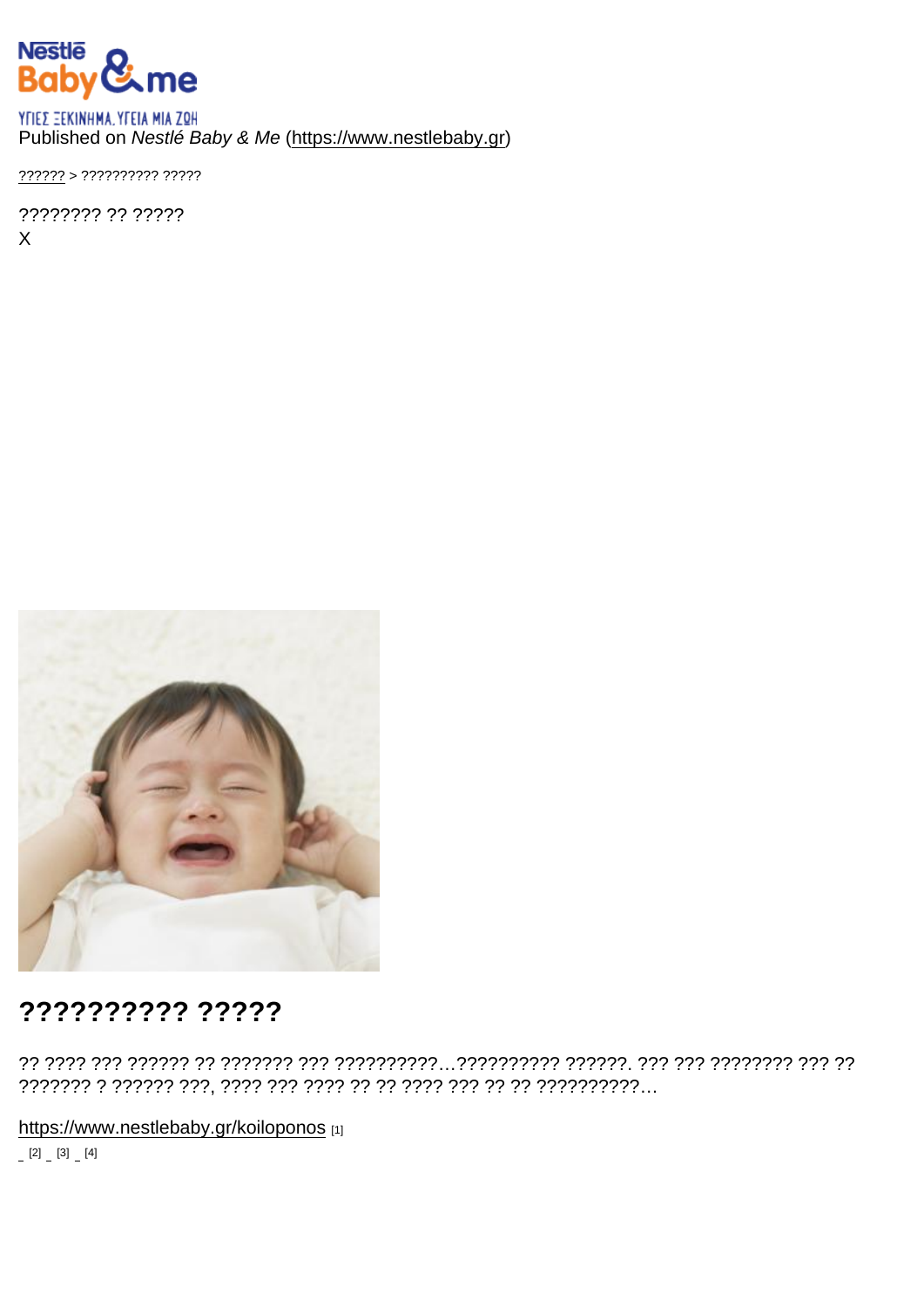# ?????????? ?????

???????, ??????????? 3rd, 2016

- $[5]$
- $\bullet$  ???????? [1]
- $\sqrt{2222222}$

?? ???????